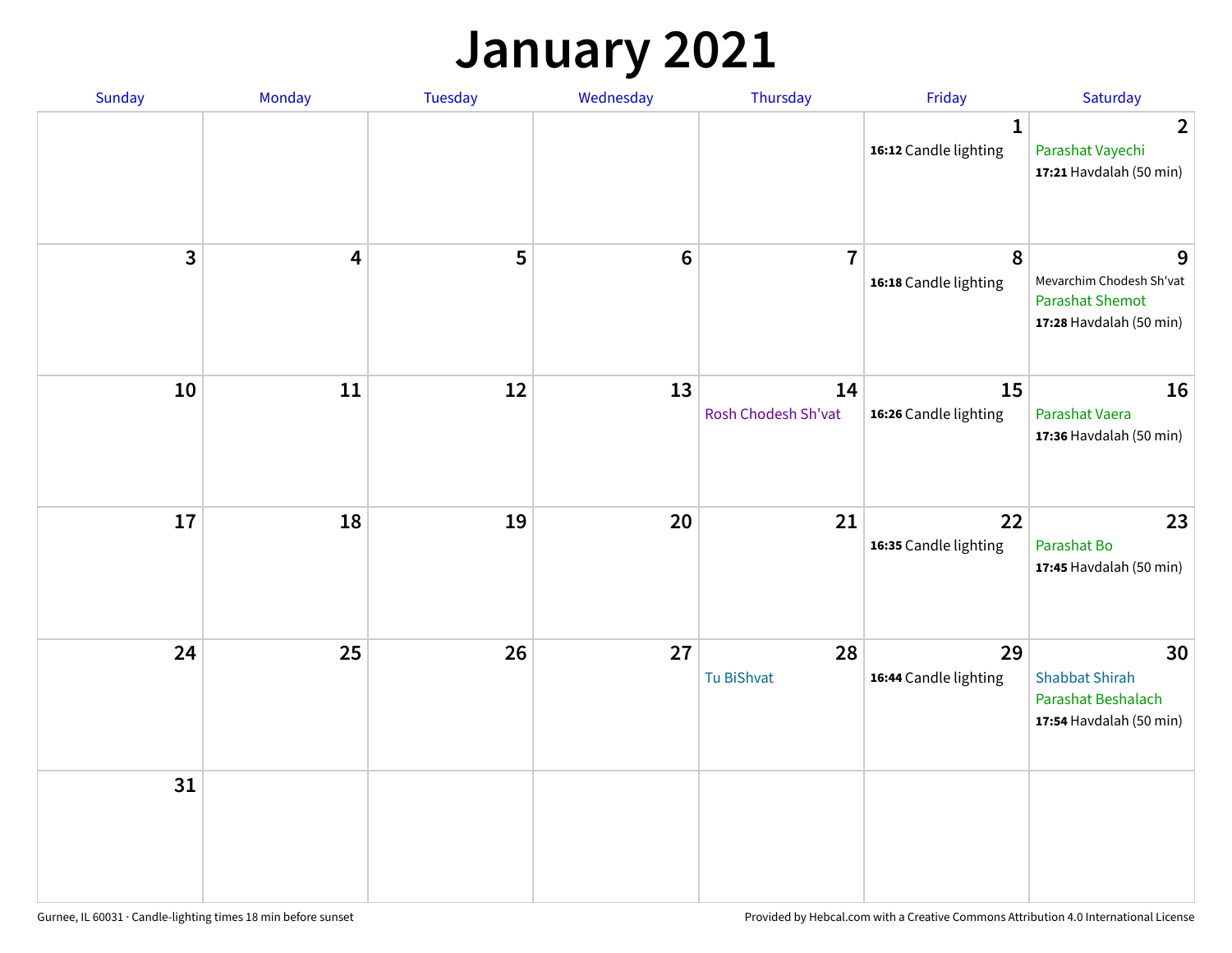# **February 2021**

| Sunday                     | Monday       | <b>Tuesday</b> | Wednesday | Thursday                                                                                 | Friday                                           | Saturday                                                                                            |
|----------------------------|--------------|----------------|-----------|------------------------------------------------------------------------------------------|--------------------------------------------------|-----------------------------------------------------------------------------------------------------|
|                            | $\mathbf{1}$ | $\overline{2}$ | 3         | 4                                                                                        | 5<br>16:53 Candle lighting                       | $6\phantom{1}6$<br>Mevarchim Chodesh Adar<br>Parashat Yitro<br>18:03 Havdalah (50 min)              |
| $\overline{7}$             | $\pmb{8}$    | 9              | 10        | 11                                                                                       | 12<br>Rosh Chodesh Adar<br>17:02 Candle lighting | 13<br><b>Shabbat Shekalim</b><br>Rosh Chodesh Adar<br>Parashat Mishpatim<br>18:12 Havdalah (50 min) |
| 14                         | 15           | 16             | 17        | 18                                                                                       | 19<br>17:11 Candle lighting                      | 20<br><b>Shabbat Zachor</b><br>Parashat Terumah<br>18:21 Havdalah (50 min)                          |
| 21                         | 22           | 23             | 24        | 25<br>05:10 Fast begins<br><b>Ta'anit Esther</b><br>18:11 Fast ends<br><b>Erev Purim</b> | 26<br>Purim<br>17:20 Candle lighting             | 27<br>Parashat Tetzaveh<br>18:30 Havdalah (50 min)                                                  |
| 28<br><b>Shushan Purim</b> |              |                |           |                                                                                          |                                                  |                                                                                                     |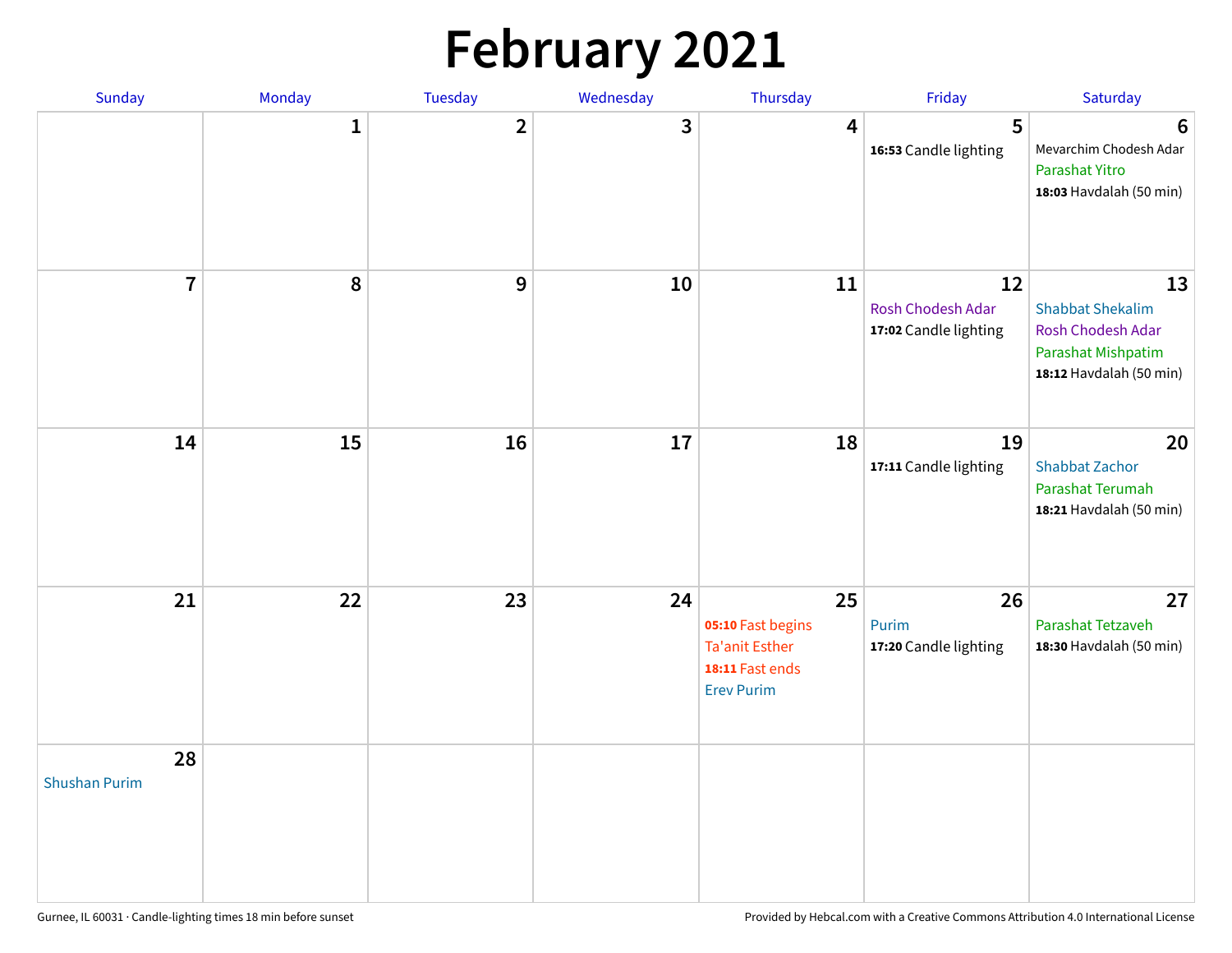## **March 2021**

| Sunday                                  | Monday                                            | Tuesday                 | Wednesday              | Thursday                                                              | Friday                      | Saturday                                                                                                          |
|-----------------------------------------|---------------------------------------------------|-------------------------|------------------------|-----------------------------------------------------------------------|-----------------------------|-------------------------------------------------------------------------------------------------------------------|
|                                         | 1                                                 | $\overline{\mathbf{2}}$ | 3                      | 4                                                                     | 5<br>17:28 Candle lighting  | $6\phantom{1}6$<br><b>Shabbat Parah</b><br>Parashat Ki Tisa<br>18:38 Havdalah (50 min)                            |
| $\overline{7}$                          | 8                                                 | 9                       | 10                     | 11                                                                    | 12<br>17:37 Candle lighting | 13<br><b>Shabbat HaChodesh</b><br>Mevarchim Chodesh Nisan<br>Parashat Vayakhel-Pekudei<br>18:46 Havdalah (50 min) |
| 14<br><b>Rosh Chodesh Nisan</b>         | 15                                                | 16                      | 17                     | 18                                                                    | 19<br>18:45 Candle lighting | 20<br>Parashat Vayikra<br>19:54 Havdalah (50 min)                                                                 |
| 21                                      | 22                                                | 23<br>Yom HaAliyah      | 24                     | 25<br>05:22 Fast begins<br><b>Ta'anit Bechorot</b><br>19:44 Fast ends | 26<br>18:53 Candle lighting | 27<br><b>Shabbat HaGadol</b><br><b>Erev Pesach</b><br>Parashat Tzav<br>20:02 Candle lighting                      |
| 28<br>Pesach I<br>20:03 Candle lighting | 29<br><b>Pesach II</b><br>20:05 Havdalah (50 min) | 30<br>Pesach III (CH"M) | 31<br>Pesach IV (CH"M) |                                                                       |                             |                                                                                                                   |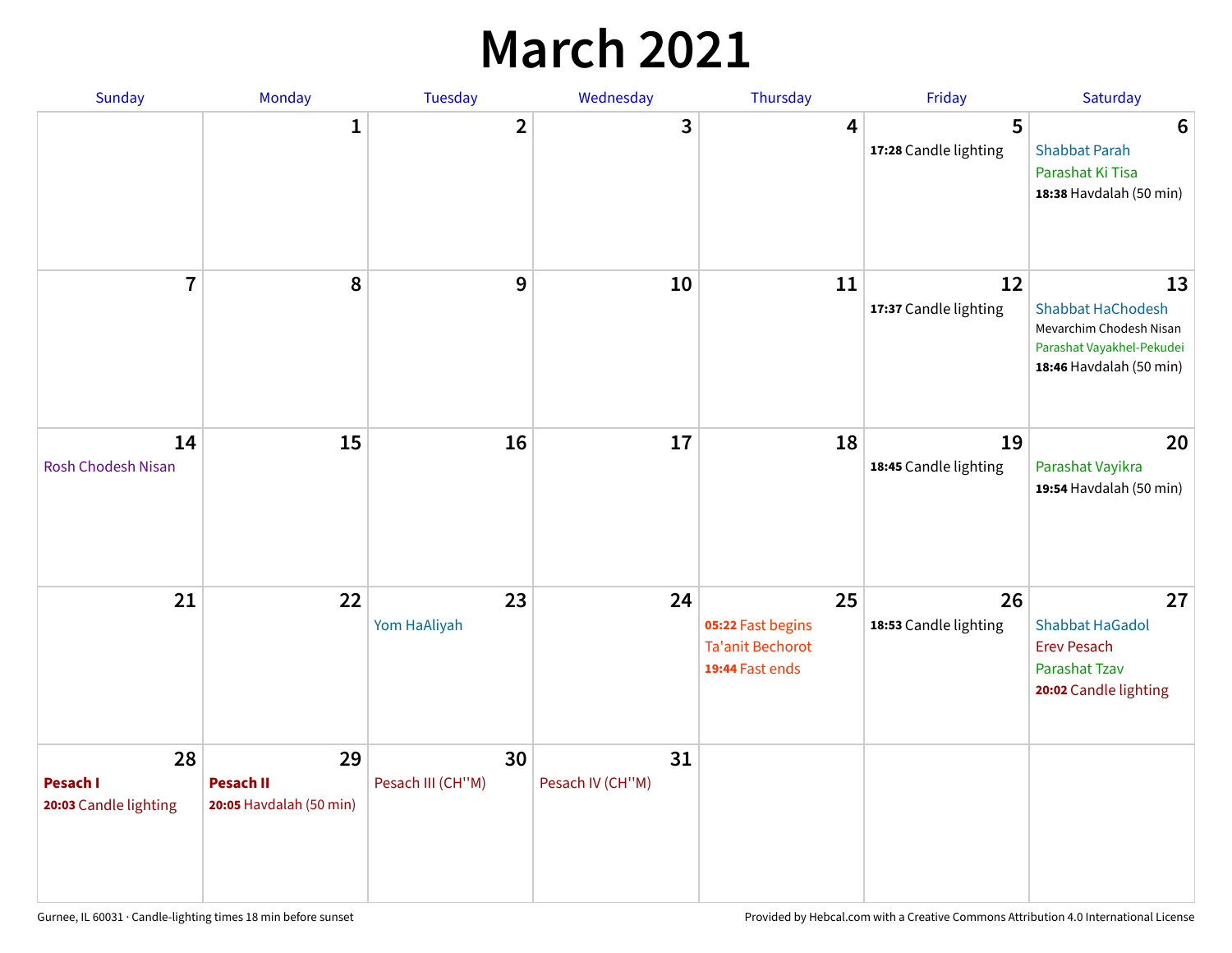# **April 2021**

| Sunday                                             | Monday                    | <b>Tuesday</b>           | Wednesday           | Thursday                        | Friday                                                      | Saturday                                                                    |
|----------------------------------------------------|---------------------------|--------------------------|---------------------|---------------------------------|-------------------------------------------------------------|-----------------------------------------------------------------------------|
|                                                    |                           |                          |                     | $\mathbf{1}$<br>Pesach V (CH"M) | $\overline{2}$<br>Pesach VI (CH"M)<br>19:01 Candle lighting | 3<br><b>Pesach VII</b><br>20:10 Candle lighting                             |
| 4<br><b>Pesach VIII</b><br>20:11 Havdalah (50 min) | 5                         | $6\phantom{1}6$          | $\overline{7}$      | 8<br>Yom HaShoah                | 9<br>19:09 Candle lighting                                  | 10<br>Mevarchim Chodesh Iyyar<br>Parashat Shmini<br>20:18 Havdalah (50 min) |
| 11                                                 | 12<br>Rosh Chodesh Iyyar  | 13<br>Rosh Chodesh Iyyar | 14<br>Yom HaZikaron | 15<br>Yom HaAtzma'ut            | 16<br>19:16 Candle lighting                                 | 17<br>Parashat Tazria-Metzora<br>20:26 Havdalah (50 min)                    |
| 18                                                 | 19                        | 20                       | 21                  | 22                              | 23<br>19:24 Candle lighting                                 | 24<br>Parashat Achrei Mot-Kedoshim<br>20:34 Havdalah (50 min)               |
| 25                                                 | 26<br><b>Pesach Sheni</b> | 27                       | 28                  | 29                              | 30<br>Lag BaOmer<br>19:32 Candle lighting                   |                                                                             |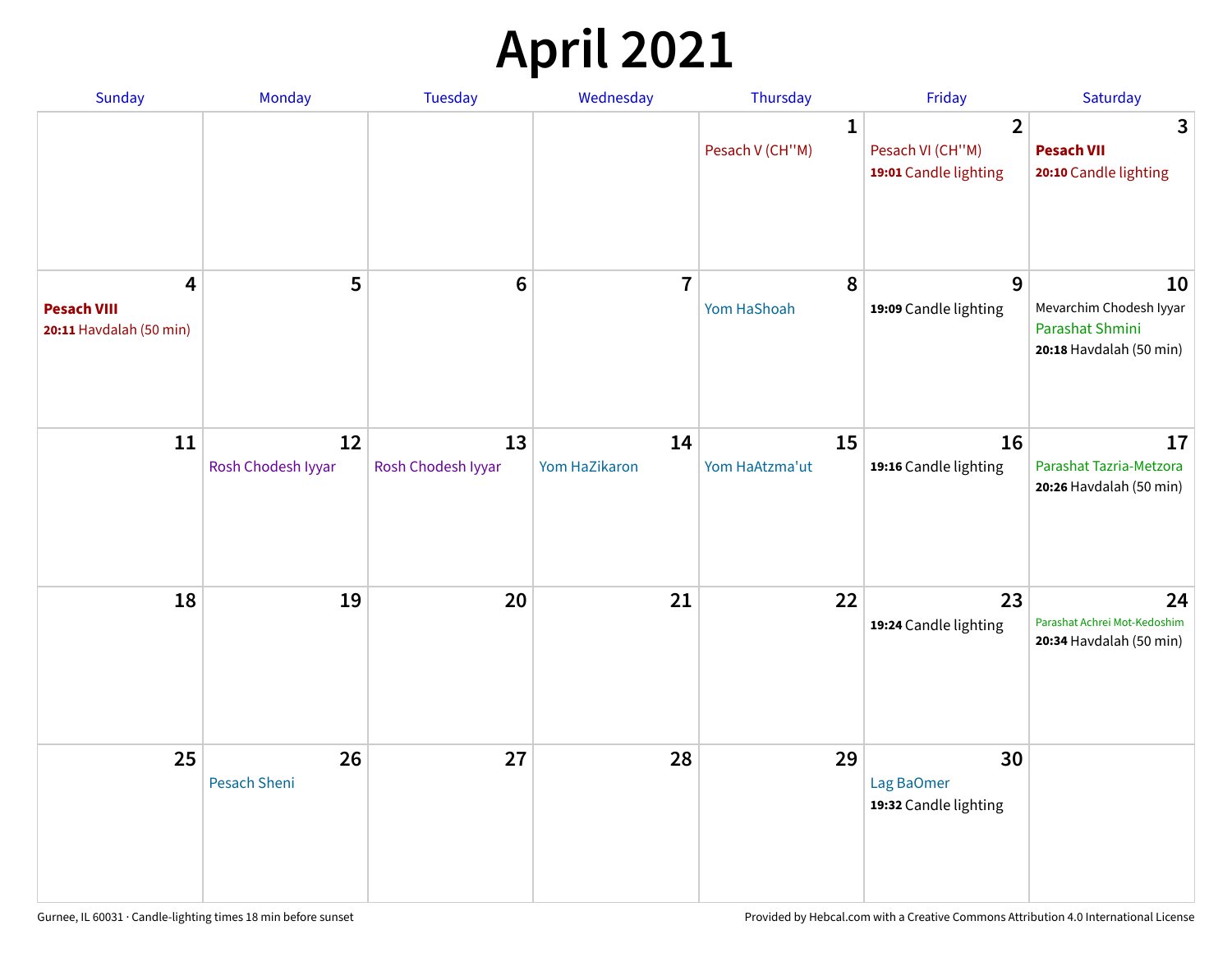## **May 2021**

| Sunday                                             | Monday                                          | Tuesday                                            | Wednesday                       | Thursday       | Friday                                  | Saturday                                                                             |
|----------------------------------------------------|-------------------------------------------------|----------------------------------------------------|---------------------------------|----------------|-----------------------------------------|--------------------------------------------------------------------------------------|
|                                                    |                                                 |                                                    |                                 |                |                                         | 1<br><b>Parashat Emor</b><br>20:42 Havdalah (50 min)                                 |
| $\overline{2}$                                     | $\mathbf{3}$                                    | 4                                                  | 5                               | $6\phantom{1}$ | $\overline{7}$<br>19:40 Candle lighting | 8<br>Mevarchim Chodesh Sivan<br>Parashat Behar-Bechukotai<br>20:50 Havdalah (50 min) |
| $9$                                                | 10<br>Yom Yerushalayim                          | 11                                                 | 12<br><b>Rosh Chodesh Sivan</b> | 13             | 14<br>19:47 Candle lighting             | 15<br>Parashat Bamidbar<br>20:57 Havdalah (50 min)                                   |
| 16<br><b>Erev Shavuot</b><br>19:49 Candle lighting | 17<br><b>Shavuot I</b><br>20:59 Candle lighting | 18<br><b>Shavuot II</b><br>21:00 Havdalah (50 min) | 19                              | 20             | 21<br>19:54 Candle lighting             | 22<br><b>Parashat Nasso</b><br>21:04 Havdalah (50 min)                               |
| 23                                                 | 24                                              | 25                                                 | 26                              | 27             | 28<br>20:01 Candle lighting             | 29<br>Parashat Beha'alotcha<br>21:10 Havdalah (50 min)                               |
| 30                                                 | 31                                              |                                                    |                                 |                |                                         |                                                                                      |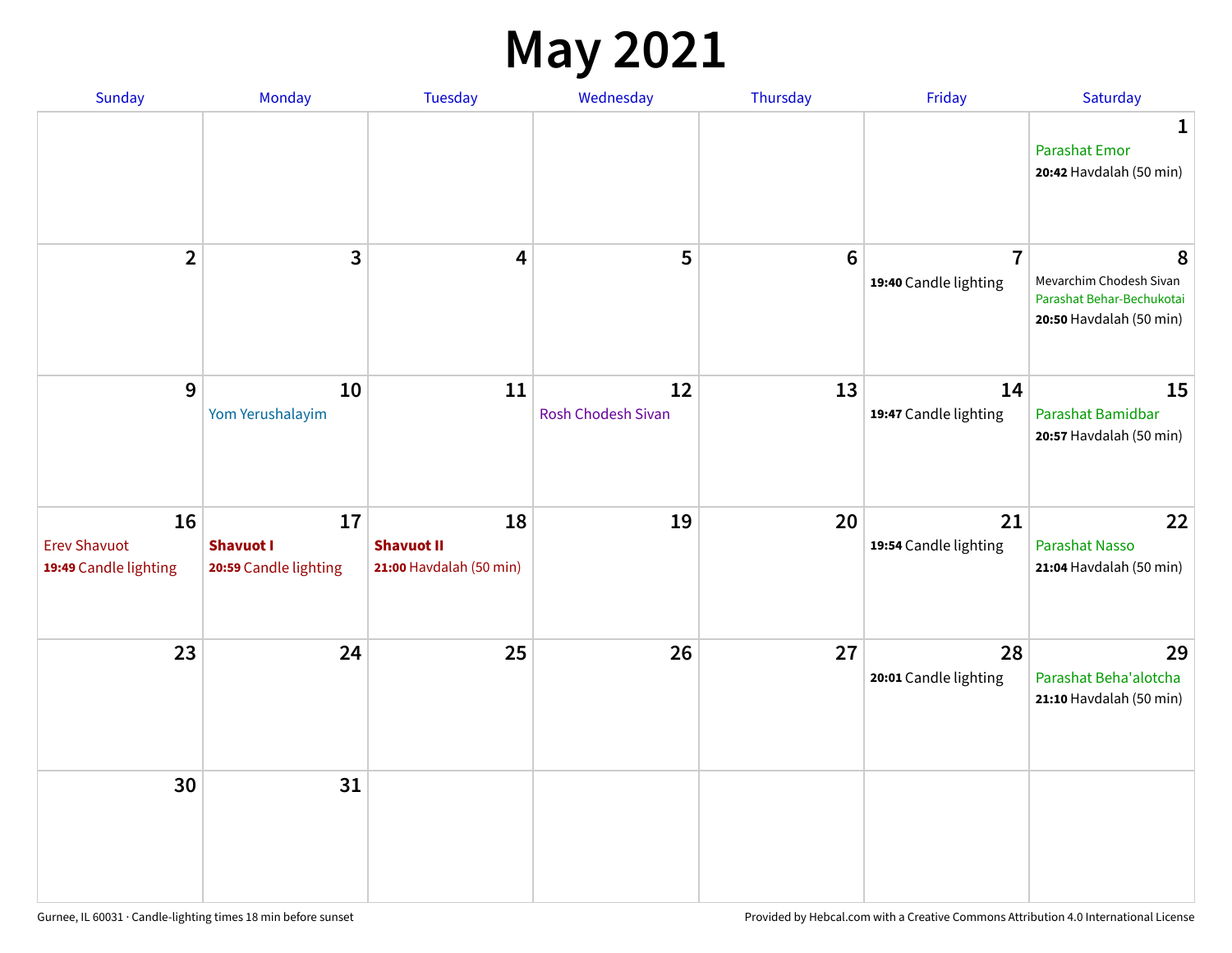#### **June 2021**

| Sunday                                                           | Monday         | Tuesday      | Wednesday    | Thursday                        | Friday                                                   | Saturday                                                                    |
|------------------------------------------------------------------|----------------|--------------|--------------|---------------------------------|----------------------------------------------------------|-----------------------------------------------------------------------------|
|                                                                  |                | $\mathbf{1}$ | $\mathbf{2}$ | 3                               | 4<br>20:06 Candle lighting                               | 5<br>Mevarchim Chodesh Tamuz<br>Parashat Sh'lach<br>21:15 Havdalah (50 min) |
| $6\phantom{1}$                                                   | $\overline{7}$ | 8            | 9            | 10<br><b>Rosh Chodesh Tamuz</b> | 11<br><b>Rosh Chodesh Tamuz</b><br>20:10 Candle lighting | 12<br>Parashat Korach<br>21:19 Havdalah (50 min)                            |
| 13                                                               | 14             | 15           | 16           | 17                              | 18<br>20:13 Candle lighting                              | 19<br>Parashat Chukat<br>21:22 Havdalah (50 min)                            |
| 20                                                               | 21             | 22           | 23           | 24                              | 25<br>20:14 Candle lighting                              | 26<br><b>Parashat Balak</b><br>21:23 Havdalah (50 min)                      |
| 27<br>03:22 Fast begins<br><b>Tzom Tammuz</b><br>21:15 Fast ends | 28             | 29           | 30           |                                 |                                                          |                                                                             |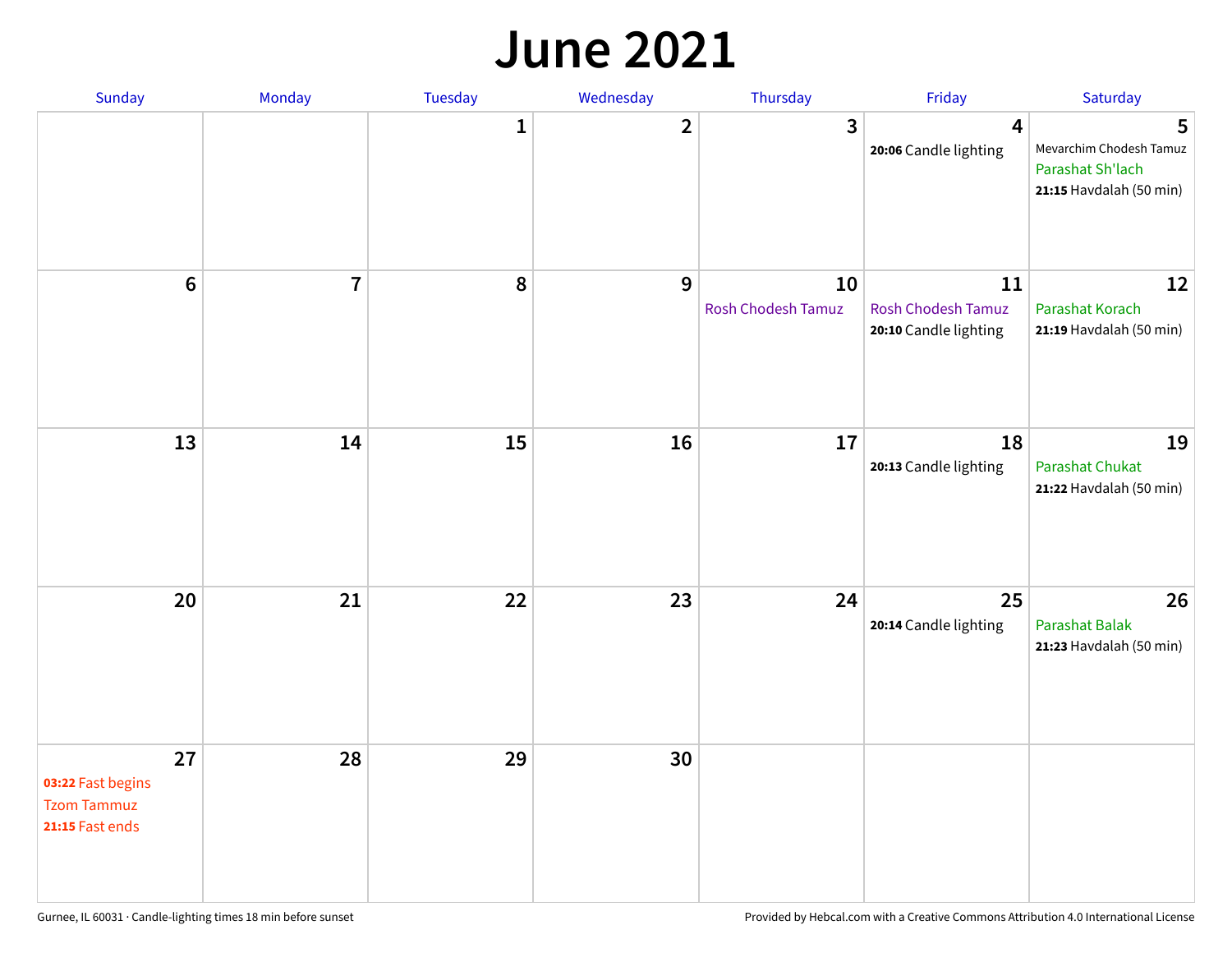## **July 2021**

| Sunday                               | Monday | <b>Tuesday</b> | Wednesday               | Thursday     | Friday                                  | Saturday                                                                                                                   |
|--------------------------------------|--------|----------------|-------------------------|--------------|-----------------------------------------|----------------------------------------------------------------------------------------------------------------------------|
|                                      |        |                |                         | $\mathbf{1}$ | $\overline{2}$<br>20:14 Candle lighting | 3<br>Mevarchim Chodesh Av<br><b>Parashat Pinchas</b><br>21:22 Havdalah (50 min)                                            |
| 4                                    | 5      | $\bf 6$        | $\overline{\mathbf{I}}$ | 8            | 9<br>20:11 Candle lighting              | 10<br>Rosh Chodesh Av<br>Parashat Matot-Masei<br>21:19 Havdalah (50 min)                                                   |
| ${\bf 11}$                           | 12     | 13             | 14                      | 15           | 16<br>20:07 Candle lighting             | 17<br><b>Shabbat Chazon</b><br>20:25 Fast begins<br>Erev Tish'a B'Av<br><b>Parashat Devarim</b><br>21:15 Havdalah (50 min) |
| 18<br>Tish'a B'Av<br>21:05 Fast ends | 19     | 20             | 21                      | 22           | 23<br>20:02 Candle lighting             | 24<br>Tu B'Av<br><b>Shabbat Nachamu</b><br>Parashat Vaetchanan<br>21:09 Havdalah (50 min)                                  |
| 25                                   | 26     | 27             | 28                      | 29           | 30<br>19:55 Candle lighting             | 31<br>Parashat Eikev<br>21:02 Havdalah (50 min)                                                                            |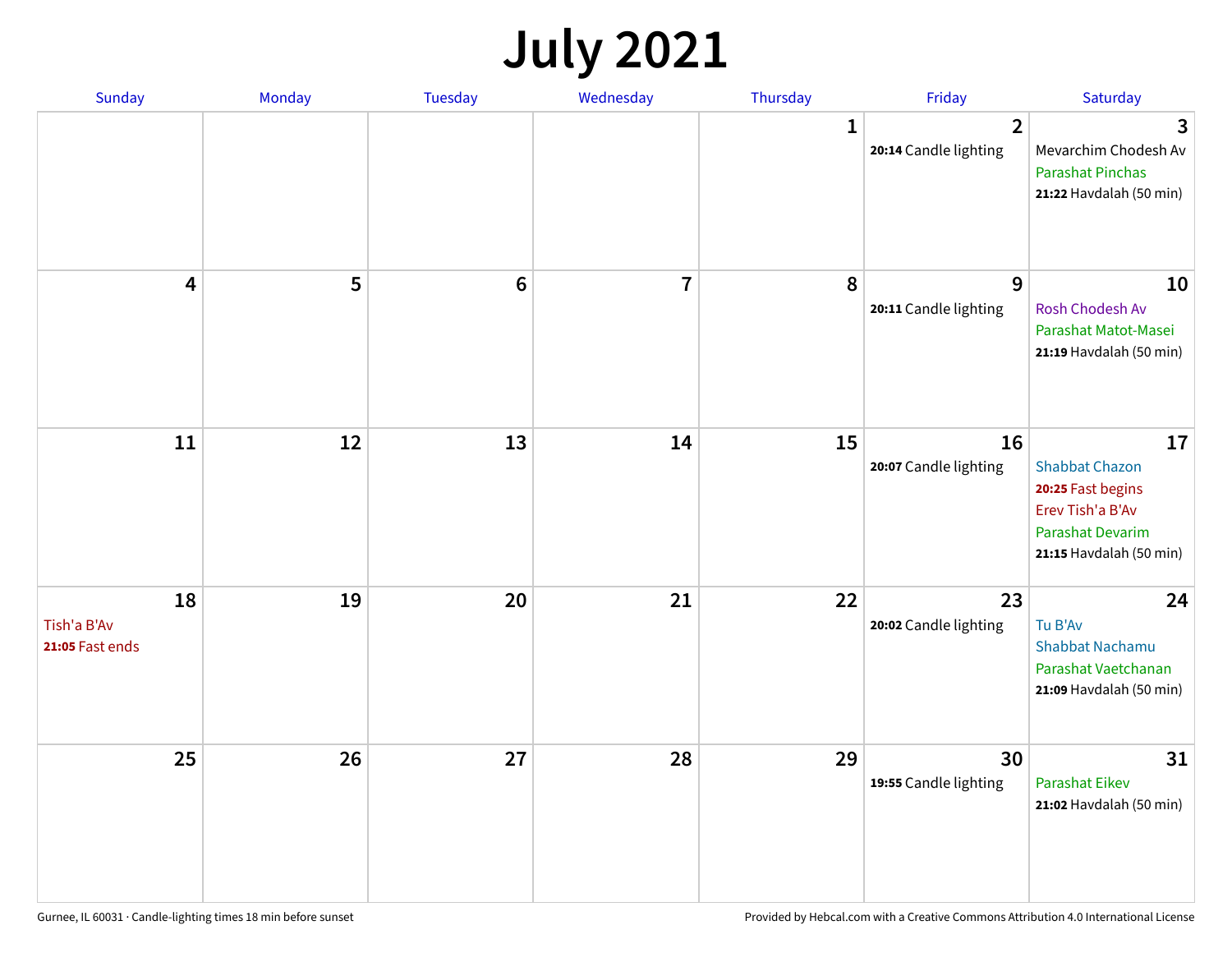# **August 2021**

| Sunday                 | Monday                                           | Tuesday | Wednesday | Thursday | Friday                                   | Saturday                                                                              |
|------------------------|--------------------------------------------------|---------|-----------|----------|------------------------------------------|---------------------------------------------------------------------------------------|
| $\mathbf{1}$           | $\overline{2}$                                   | 3       | 4         | 5        | $6\phantom{1}6$<br>19:46 Candle lighting | $\overline{1}$<br>Mevarchim Chodesh Elul<br>Parashat Re'eh<br>20:54 Havdalah (50 min) |
| 8<br>Rosh Chodesh Elul | 9<br>Rosh Hashana LaBehemot<br>Rosh Chodesh Elul | 10      | 11        | 12       | 13<br>19:37 Candle lighting              | 14<br><b>Parashat Shoftim</b><br>20:44 Havdalah (50 min)                              |
| 15                     | 16                                               | 17      | 18        | 19       | 20<br>19:26 Candle lighting              | 21<br>Parashat Ki Teitzei<br>20:33 Havdalah (50 min)                                  |
| 22                     | 23                                               | 24      | 25        | 26       | 27<br>19:15 Candle lighting              | 28<br>Leil Selichot<br>Parashat Ki Tavo<br>20:22 Havdalah (50 min)                    |
| 29                     | 30                                               | 31      |           |          |                                          |                                                                                       |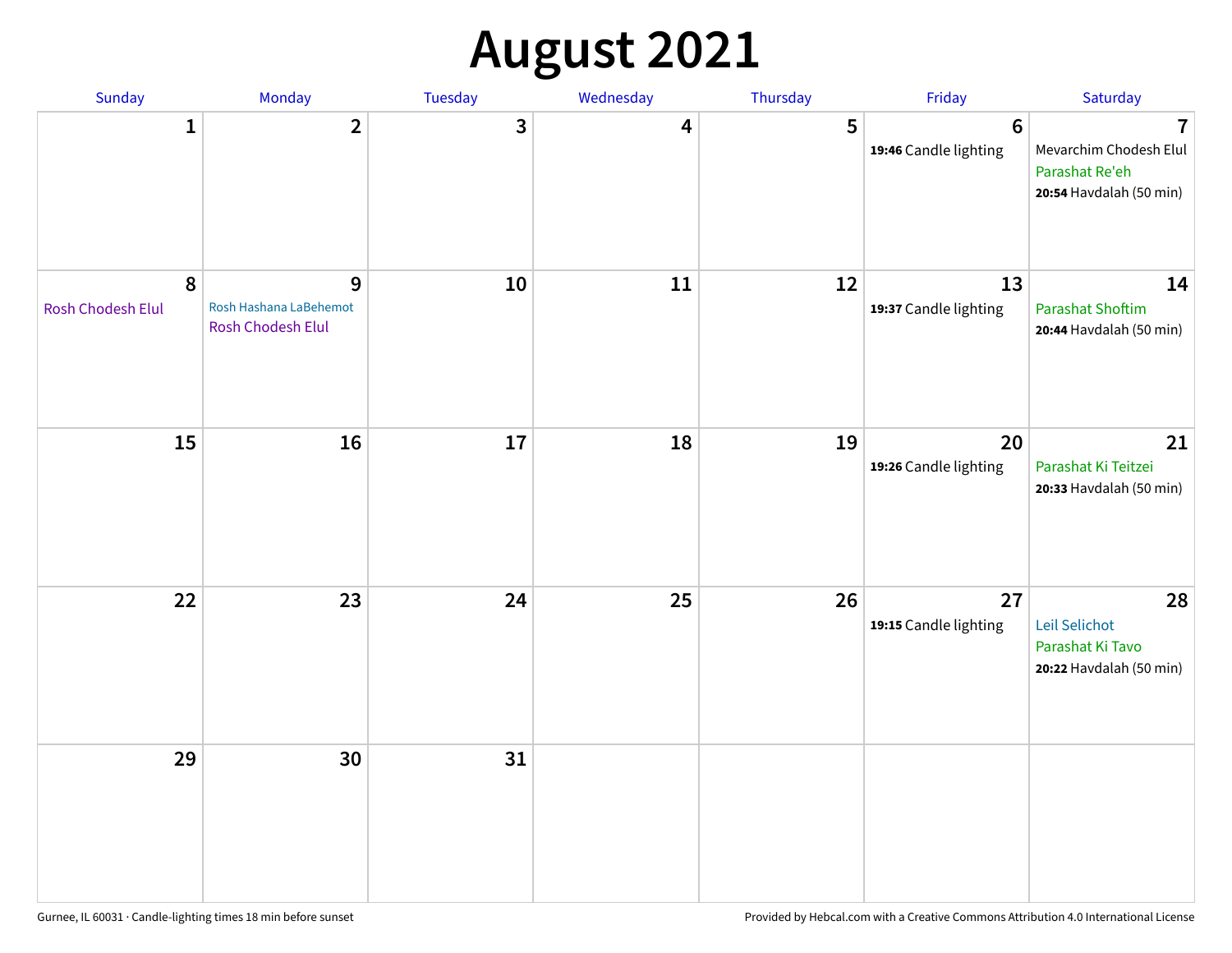# **September 2021**

| <b>Sunday</b>          | <b>Monday</b>                                                 | <b>Tuesday</b>                                               | Wednesday                                              | Thursday                                                          | Friday                                          | Saturday                                                                    |
|------------------------|---------------------------------------------------------------|--------------------------------------------------------------|--------------------------------------------------------|-------------------------------------------------------------------|-------------------------------------------------|-----------------------------------------------------------------------------|
|                        |                                                               |                                                              | 1                                                      | $\overline{2}$                                                    | 3<br>19:03 Candle lighting                      | 4<br>Parashat Nitzavim<br>20:10 Havdalah (50 min)                           |
| 5                      | $6\phantom{1}6$<br>Erev Rosh Hashana<br>18:58 Candle lighting | $\overline{7}$<br>Rosh Hashana 5782<br>20:05 Candle lighting | 8<br><b>Rosh Hashana II</b><br>20:03 Havdalah (50 min) | 9<br>05:00 Fast begins<br><b>Tzom Gedaliah</b><br>19:46 Fast ends | 10<br>18:51 Candle lighting                     | 11<br><b>Shabbat Shuva</b><br>Parashat Vayeilech<br>19:58 Havdalah (50 min) |
| 12                     | 13                                                            | 14                                                           | 15<br><b>Erev Yom Kippur</b><br>18:42 Candle lighting  | 16<br><b>Yom Kippur</b><br>19:49 Havdalah (50 min)                | 17<br>18:39 Candle lighting                     | 18<br>Parashat Ha'Azinu<br>19:46 Havdalah (50 min)                          |
| 19                     | 20<br><b>Erev Sukkot</b><br>18:34 Candle lighting             | 21<br><b>Sukkot I</b><br>19:40 Candle lighting               | 22<br><b>Sukkot II</b><br>19:39 Havdalah (50 min)      | 23<br>Sukkot III (CH"M)                                           | 24<br>Sukkot IV (CH"M)<br>18:26 Candle lighting | 25<br>Sukkot V (CH"M)<br>19:33 Havdalah (50 min)                            |
| 26<br>Sukkot VI (CH"M) | 27<br>Sukkot VII (Hoshana Raba)<br>18:21 Candle lighting      | 28<br><b>Shmini Atzeret</b><br>19:28 Candle lighting         | 29<br><b>Simchat Torah</b><br>19:26 Havdalah (50 min)  | 30                                                                |                                                 |                                                                             |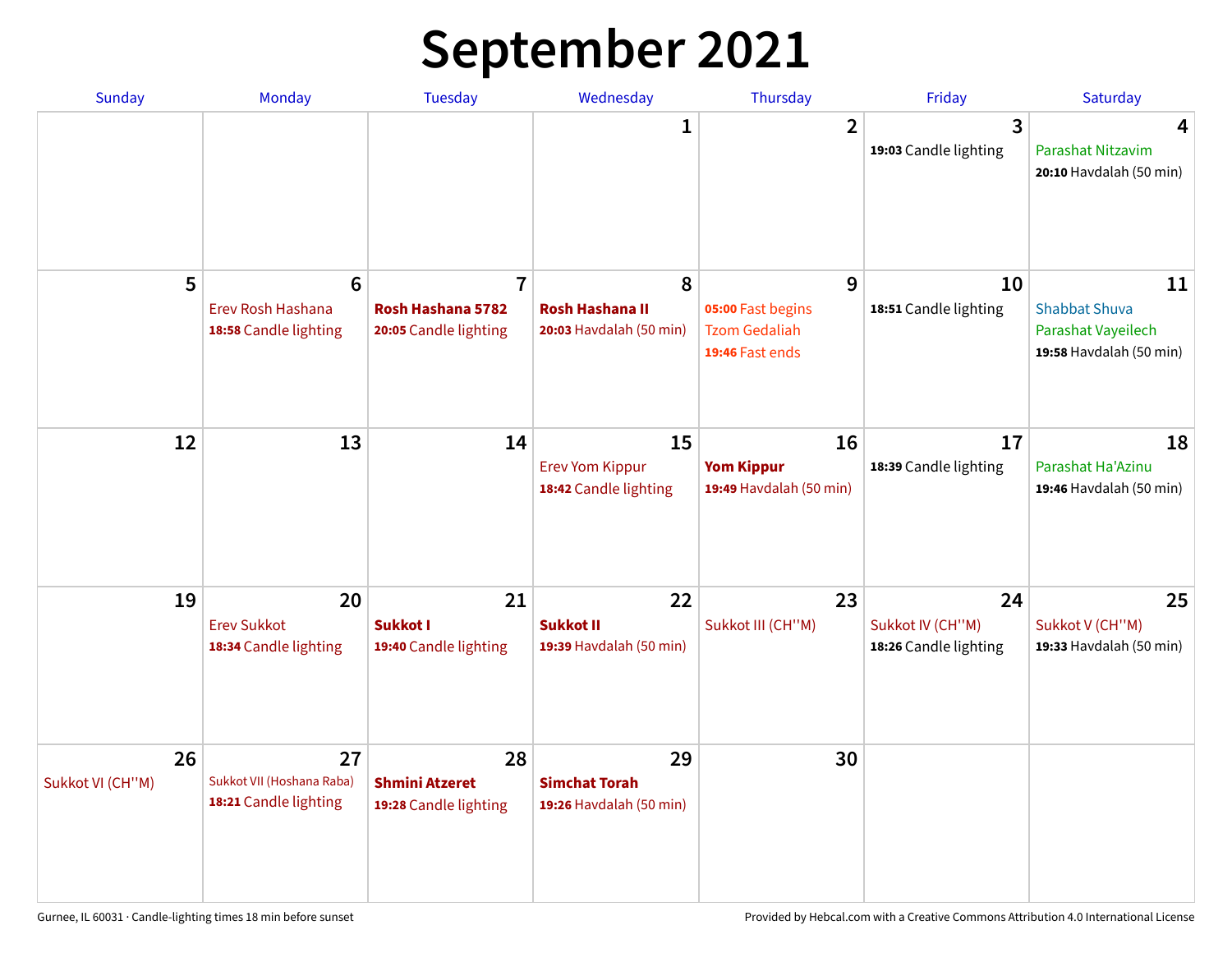## **October 2021**

| Sunday | Monday | Tuesday | Wednesday                                | Thursday                                                        | Friday                                | Saturday                                                                               |
|--------|--------|---------|------------------------------------------|-----------------------------------------------------------------|---------------------------------------|----------------------------------------------------------------------------------------|
|        |        |         |                                          |                                                                 | $\mathbf{1}$<br>18:14 Candle lighting | 2<br>Mevarchim Chodesh Cheshvan<br><b>Parashat Bereshit</b><br>19:21 Havdalah (50 min) |
| 3      | 4      | 5       | $6\phantom{1}6$<br>Rosh Chodesh Cheshvan | $\overline{7}$<br>Rosh Chodesh Cheshvan   18:02 Candle lighting | 8                                     | 9<br><b>Parashat Noach</b><br>19:09 Havdalah (50 min)                                  |
| 10     | 11     | 12      | 13<br>Yom HaAliyah School Observance     | 14                                                              | 15<br>17:51 Candle lighting           | 16<br>Parashat Lech-Lecha<br>18:58 Havdalah (50 min)                                   |
| 17     | 18     | 19      | 20                                       | 21                                                              | 22<br>17:40 Candle lighting           | 23<br>Parashat Vayera<br>18:47 Havdalah (50 min)                                       |
| 24     | 25     | 26      | 27                                       | 28                                                              | 29<br>17:30 Candle lighting           | 30<br>Mevarchim Chodesh Kislev<br>Parashat Chayei Sara<br>18:37 Havdalah (50 min)      |
| 31     |        |         |                                          |                                                                 |                                       |                                                                                        |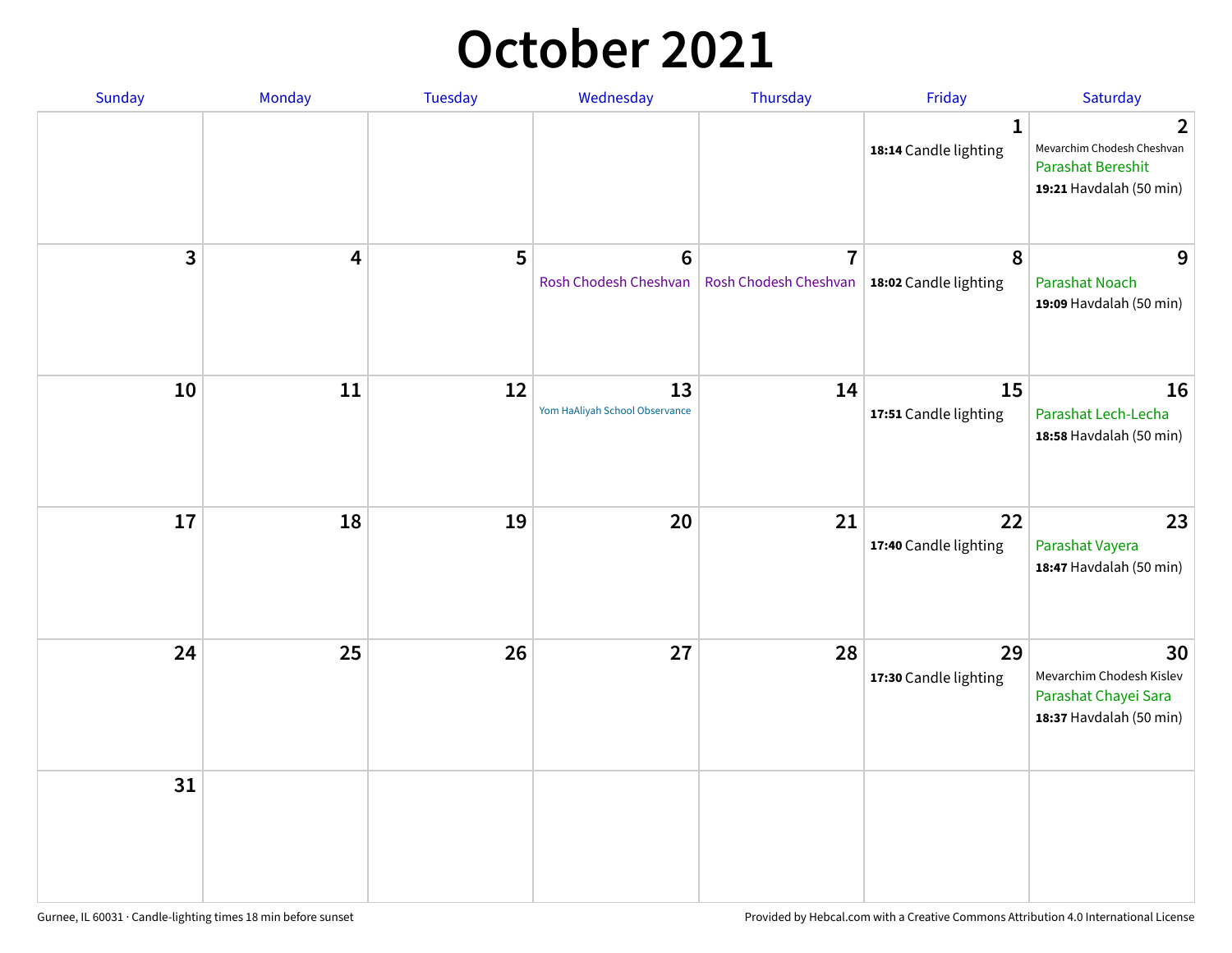#### **November 2021**

| Sunday         | Monday                                                   | Tuesday                         | Wednesday    | Thursday               | Friday                                            | Saturday                                                                      |
|----------------|----------------------------------------------------------|---------------------------------|--------------|------------------------|---------------------------------------------------|-------------------------------------------------------------------------------|
|                | $\mathbf{1}$                                             | $\mathbf{2}$                    | $\mathbf{3}$ | $\overline{4}$<br>Sigd | 5<br>Rosh Chodesh Kislev<br>17:21 Candle lighting | $6\phantom{1}6$<br><b>Parashat Toldot</b><br>18:29 Havdalah (50 min)          |
| $\overline{7}$ | 8                                                        | 9                               | 10           | 11                     | 12<br>16:14 Candle lighting                       | 13<br>Parashat Vayetzei<br>17:21 Havdalah (50 min)                            |
| 14             | 15                                                       | 16                              | 17           | 18                     | 19<br>16:08 Candle lighting                       | 20<br>Parashat Vayishlach<br>17:15 Havdalah (50 min)                          |
| 21             | 22                                                       | 23                              | 24           | 25                     | 26<br>16:03 Candle lighting                       | 27<br>Mevarchim Chodesh Tevet<br>Parashat Vayeshev<br>17:11 Havdalah (50 min) |
| 28             | 29<br>16:52 Chanukah: 1 Candle 16:52 Chanukah: 2 Candles | 30<br>16:52 Chanukah: 3 Candles |              |                        |                                                   |                                                                               |